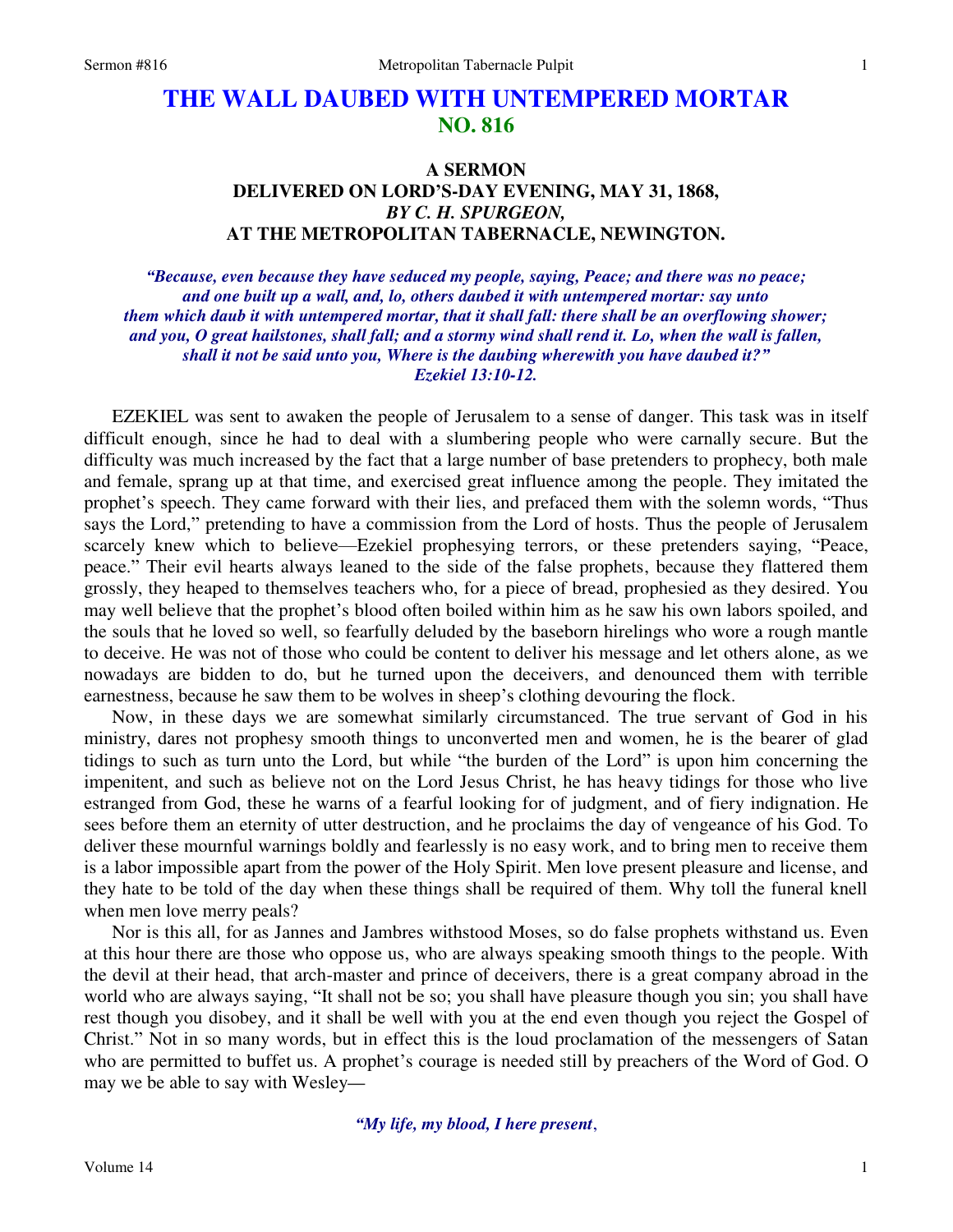*If for Thy truth they may be spent: Fulfill Thy sovereign counsel, Lord! Thy will be done, Thy name adored!* 

*Give me Thy strength, O God of power! Then let wind blow, or thunders roar, Thy faithful witness will I be: 'Tis fix'd! I can do all through Thee."*

 Tonight we shall try, and may our puny power be strengthened by the power which comes from on high, to talk with any who may have been lulled into a state of false peace by anything to which they have listened of late, or who may have fallen into evil security simply by their own desires, their wishes being fathers to the deceitful hope that there is peace for them while yet they are living in sin.

**I.** Not taking up your time with any kind of preface, I shall advance at once to the text, and you will notice that THE TEXT SPEAKS OF A WALL.

 It is a remarkable fact that the most ungodly men who persist in sinning with a high hand, nevertheless are very pleased if they can find some defense for their sin. These men of Jerusalem were exceedingly gratified when they could get some wall, no matter how rotten it might be, behind which they might shelter themselves. Some are such outrageous offenders that they can sin boldly with a brazen face, and scorn to invent an excuse, but nine hundred and ninety-nine out of every thousand prefer to have some kind of apology, some sort of hope, some refuge to which in the hour of danger they can fly. Men look about them to discover some sort of wall or other behind which to shelter from conscience and divine threatening.

 I suppose this is because conscience is not quite dead in any man. In some men it has been so drugged and chloroformed that it never seems to act with anything like vigor, and when it speaks it is only with a still small voice, and not at all with the thunder which its voice ought to have to the mind of men, yet that little relic of conscience which with a microscope you can detect in all men, needs to be pacified, and men are glad if by any lie, however barefaced, they can create an excuse by which they may go on quietly in their sins. Sing men a soft song of peace in sin, and safety out of Christ, and they will cry your name up to the skies. You shall have a ready market, for every man will be a buyer.

 Perhaps the greatest wall behind which men in London shelter themselves is that of *utter indifference to anything like divine truth.* To men of all classes the great bread and cheese and jacket question is the grand question of the day, "What shall we eat? What shall we drink? And wherewithal shall we be clothed?" Let a man attend to his business, and what other care need he have? Let the working man go about his toil, and give a fair day's work for a fair day's wage, and what has he to do with the world to come? Let the merchant meet his bills, and keep clear of the bankruptcy court, and what has he to fear as to the court of heaven? Why need he worry his head about dying and rising again from the dead?

 The mass of mankind, though they will put up with religion, and will even show some sort of interest in it, and some decent respect thereto, yet have no more sense of its reality or its power than the swine that feed at a trough. Look at these dense masses thronging the thoroughfares of this huge city, and answer me: Are not the most of them like the stones in Jordan's bed, dead and lifeless as to spiritual things? What care they for heaven or hell? What care they about the precious blood of Jesus, or about the power of the Holy Spirit? It is a great deal more important question to them what horse won the Derby, or what turf speculator gained thereby, than to ask who is going down to hell, or who has an interest in the precious blood of Christ.

 Some silly dancer at the opera, some new invention, some novel trick of legerdemain, some fresh anything or nothing, and the world is all agog, but as to things which will outlast sun and moon, and stand fast when yon blue heaven, like a scroll, has been rolled up and put away—these all-important things, our wiseacres think but trifles, and they continue trampling God's eternal truth beneath their feet

2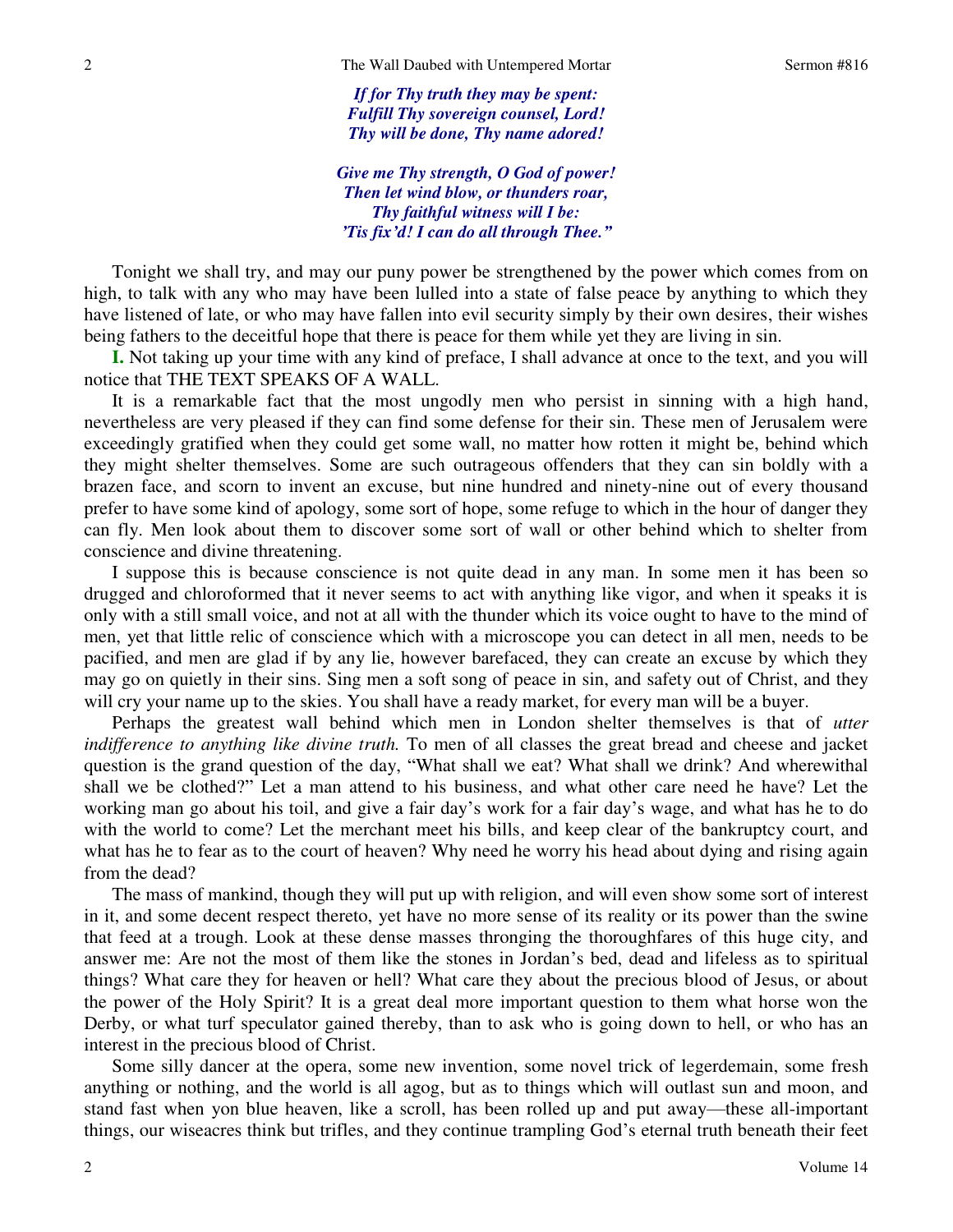3

as swine do trample pearls, and rushing madly after the bubbles of this world, as though they were all that men were made to hunt after. This is the wall behind which many men hide. "It really does not signify, it will be all right at the last, why make so much ado about it? Let a man mind his business and take what comes." Alas! Alas! for an age given up to eating, drinking, marrying, and giving in marriage, has it never heard of Noah's flood, or of that greater deluge which so soon will sweep them all away? The great hailstones and tempest of last Friday fluttered them a little, but they went to their sports again when the flashes of lightning had ceased.

 Numbers, however, are not quite so stupid, so besotted, so blind, so brutalized as to put up with this. They have a heart which palpitates with a measure of spiritual fear and will not be silenced by gross material considerations. Like a crying child their conscience will be heard. Like a horse-leech it ever cries, "Give, give," and will not be content. Who comes next? Who is the anointed one of Satan to quiet this spirit? Who will yield a quietus to an alarmed mind?

 See yonder priest pointing to *the wall of ceremonies,* behind which many rest so contentedly? Were you not christened? Oh! the blessedness of that christening—a thing which is as gross a piece of superstition as ever was practiced by Mohamed, which has no more warrant in the Word of God than the baptism of bells or the burning of Hindu widows, and yet this idle farce, this wicked mockery, this godfathering and godmothering, no ordinance of God's, but an invention of the Pope of Rome, this is a soul-saving thing, indeed, and regenerates the children that are subjected to it Behind this wall of baptismal regeneration, crowds find a temporary rest.

 And then comes the confirmation, another rite of imbecility, a rite again which has no Scriptural warrant, but is a piece of nonsense and falsehood from beginning to end. Then follows what priests call a "Sacrament," a blessed ordinance if rightly used to those who are saved, but a dreadful perversion if administered to unsaved persons, with the idea that through bread and wine, which can only enter into the stomach, grace can be communicated to the heart, as if spirituals could be wrapped up in carnals, as if the infinite grace of the blessed Father could be brought to us by cakes which the baker bakes in the oven, or wine that runs forth from the winepress trodden from the grapes of earth. Yet are there thousands of people, nay, millions of our fellow men, not Romanists either, so they say, who think that the christening, and the confirming, and the sacrament, and perhaps the priestly burial at the last, will make it all right.

 Has not God declared, "Incense is an abomination unto me . . . your new moons and your appointed feasts my soul hates"? Plainly showing that outward ceremonies, apart from a gracious heart, He could not bear. Outward ordinances, even when most gorgeous, are nothing when compared to walking and living righteously. To walk before God in holiness—this is acceptable to Him. Not the visible, not the symbolical, not the outward, but the inward, the spiritual, the heart worship, this it is which God accepts. Go and rend your hearts, and not your garments. Seek the bread which came down from heaven, not the baker's wafers! Think of Christ, and not of your own doings, and draw near to Him, and not to the outward altars of wood and stone. Bow before the Priest in the heavens, and not before pretenders here below! Confess to the Lord, and not to prying confessors!

 This sacramental theory, which is now forced upon us in England under the name and sanction and authority of the national church, this is a wall, a bowing wall, and a tottering fence, behind which hundreds seek to find shelter, but which, as the Lord my God lives, in the day of His coming He will sweep away, and not a vestige thereof shall be left. In the day when He comes to judge the earth in righteousness, woe unto those who cry, "We have eaten and drunk in your presence," for what is this? Where has God required it at your hands? Woe yet seven times to those who have deluded the people. Their judgment is heavy and it tarries not.

 There are but few *among you,* dear friends, perhaps, who care for this sacramental theory. You are not idiots, and therefore you sneer at it, but you may be building another wall, namely, that of *selfrighteousness.* This is the more popular wall by far. How many have been piling up their wall, and gathering their wood, their hay, their stubble with which to erect a defense to screen themselves from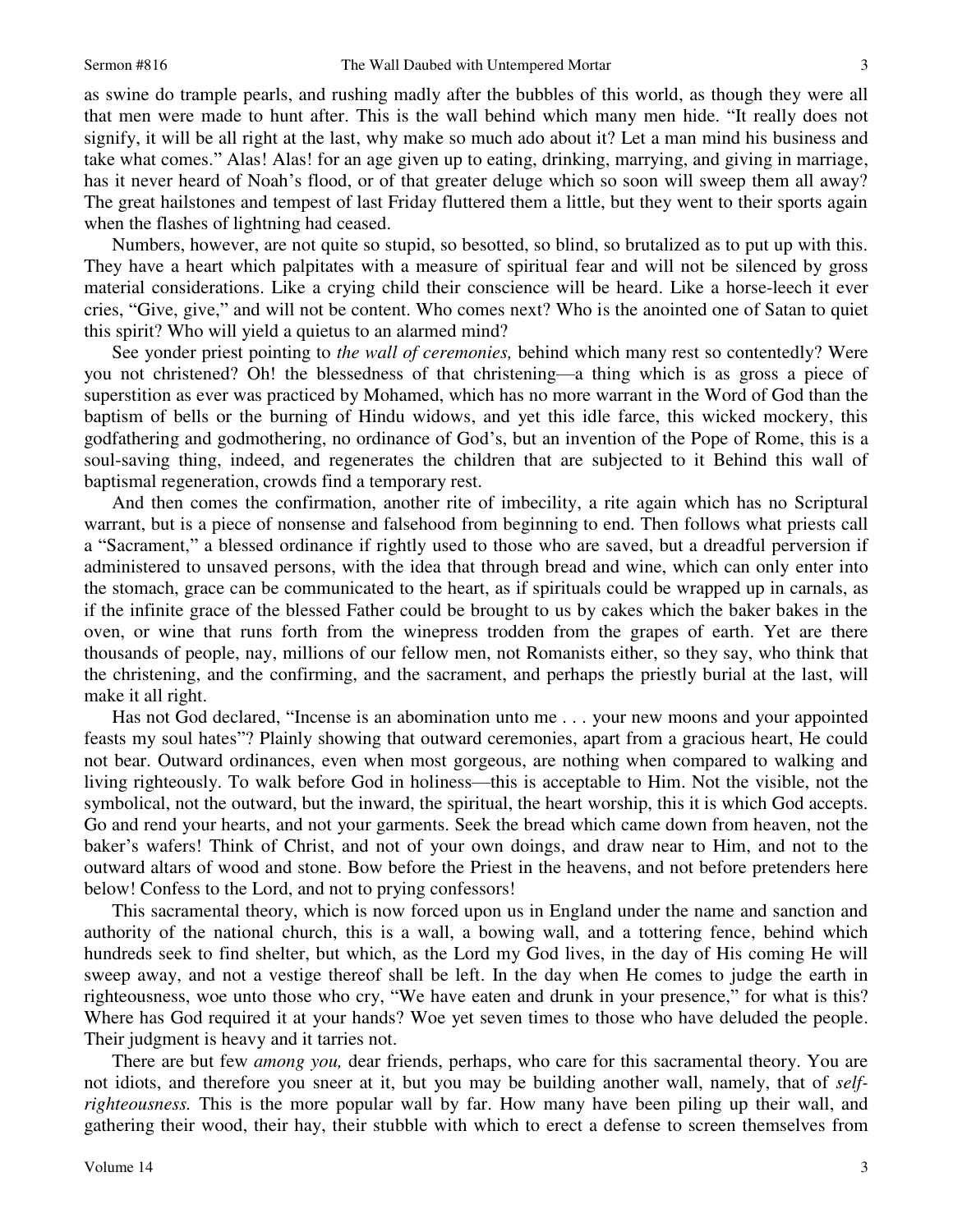God by their own doings? They pray so regularly, they read the Bible so constantly, they attend a place of worship with such precision, they owe no man anything, they have a contribution for the cause of charity, they give a donation for anything that is being done by the church of God, and these are their confidences. They have done this and that, and the other. Like the Pharisee of old, they have fasted twice in the week, they have paid tithes of all they possess. It is all in vain that this grand old Book thunders out against self-righteousness, self-righteousness still lives. It is all in vain that God declares that by the works of the law there shall no flesh living be justified, men will persist in trying to be justified by the works of that law which can only curse them and cannot save them.

 This Book declares again and again that we are justified by faith, that we must be saved through the righteousness of Christ, its great teaching is this—"Believe on the Lord Jesus Christ, and you shall be saved," but for all that, man goes his way and declares that he will force a path to heaven, even up the steep and blazing sides of Sinai, and will do what God declares to be impossible, namely, lay another foundation beside that which God has laid in the work and person of His dear Son. O my hearers, if you are sheltering behind your good works, I pray that you may be delivered from the delusion, and that you may find no refuge there, for only Christ can save you. The wall will fall, daub it as you will, it must come down, it is no refuge for a perishing sinner—

> *"What is all righteousness that men devise? What but a sordid bargain for the skies? But Christ as soon would abdicate His own, As stoop from heaven to sell the proud a throne."*

## **II.** And now, secondly, WHENEVER A MAN TRIES TO BUILD A WALL BEHIND WHICH TO SHELTER, HE ALWAYS FINDS A VOLUNTEER BAND OF READY ASSISTANTS.

 If he were laboring to build upon the foundation which God has laid, a great company would rise against him, but whenever he begins to put up a structure of his own, crowds come to help him. What a multitude there are who will assist a rebellious spirit to build his mud wall of false security! For instance, a man who is easy in his pleasures, how many will help him to continue at his ease. "He is right," says one, "You are a good fellow," says another, and they both try to keep him in countenance by their company. "Oh," says one, "never care because one of those Puritanic fellows has been troubling your conscience!" "Do not listen to him," answers another, and so they help to daub the wall, and plaster it till it looks as neat and substantial as if it were built of polished stones.

 When these people get together you would really believe, to hear them talk, that they were the only wise people in all the world, and that the men who give due consideration to religion and the next world are positively mad or infected with irrational fanaticism. If they happen to be of the educated class, it is wonderful how learned they become in matters of which they know nothing. As for boastful talkers, how they weigh us all, and do up our motives in parcels, as grocers do their goods! We have sometimes met with men, wise in their own conceit, as ignorant of religion as the chairs they lolled upon, who in the grandest manner denounce the Puritans, and sneer at "those hypocrites" who are always talking about another world. It is observable that the more their intellects become disturbed by wine or beer, the more they consider themselves capable of passing judgment upon eternal realities—in fact, a man half-drunk is altogether infallible.

 Meanwhile the men who believe that there is a God, and who love Him, and wish to serve Him, and believe that there is another state, and wish to be prepared for it, are noted down as mere simpletons, or crafty men who would make a gain of godliness. We do not accept the verdict, but appeal to the judgment to come. Meanwhile we can well understand how this unanimity in folly helps to daub the wall when a man has once put it up, all his friends come in to help him with their commendations, emulating one another in their Babel building.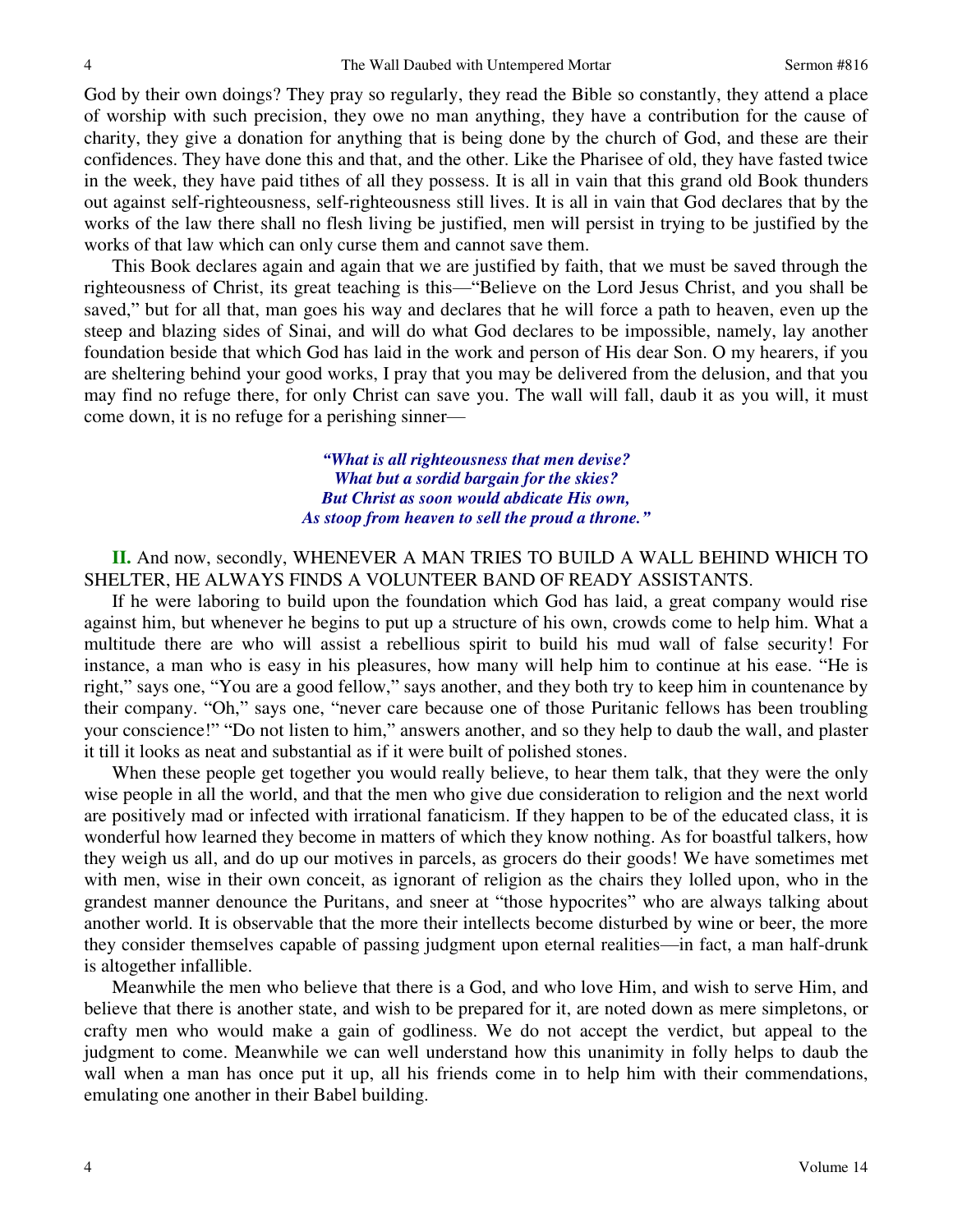Another company of scoffers will loudly boast themselves and cry, "Yes, you are all right in continuing in neglect of God and of divine truth, because the saints are no better than they should be. I remember what So-and-so did once—he was a deacon, and I know the inconsistencies of Mr. Zealous, and he is one of the parsons." Ah! when they get hold of a few inconsistencies of professors, how they daub their wall with them! Truly they eat the sin of God's people as men eat bread. Then they say in their assemblies, "These men talk about divine truth, but they are all deceivers, they speak to us religiously, but they are moved by selfish motives, and in private they are as bad as we are." So by bespattering others they comfort themselves, like hyenas and wolves, they delight to dwell among the desolations of former splendor.

 Behold these men, they pull down the characters of others, and then, piling the stones one upon another they shelter behind the wall which they have constructed. If they would let their reason speak, they would know that if everybody else should be hypocrites, that will make hell none the cooler to themselves when they are condemned to lie there, and that if others should be inconsistent with their religion, that should be no excuse to them for neglecting it, but rather a warning to them, that they, at least, should be honest in their seeking unto God. Yet any filth, especially such filth as this, will do to make untempered mortar with which to daub the bowing walls behind which the sinner's conscience skulks in hopeless hope of rest. These poor creatures can make bricks without straw, and frame confidences out of the veriest vanities. Alas! for them. They who will be deceived shall be given over to delusion.

 A numerous body of daubers gather at the sign of the "Sneerer," in Atheist Street, and with their doubts, or their supposed doubts of inspiration and Biblical authenticity, are ready to daub and plaster any amount of wall an inch thick. What a splendid barrow-load of untempered mortar that Bishop of Natal brought us from the Zulus, and then the "Essays and Reviews," like industrious hodmen, brought a fine heap of the same precious commodity. Many skeptics almost screamed with delight, when they discovered that now, now, now, there was some excuse for not obeying God, some reason for being in rebellion against Him, because certain figures did not seem to tally, and arithmetic was arrayed against revelation.

 Years before that, they ground up the rocks and tried to make a cement out of them, but the business did not answer, now they revive old infidelities, like old Babylonian bricks made of chopped straw, and pass them off as new productions of the infernal brickfield. The stock doubts are those which were used two hundred years ago, new faced, but still the same. Certain men will treasure up worn-out sophisms, and produce them with remarkable dexterity, just when a man's mind is beginning to be aroused, and so manage to send him to sleep again. How strangely ready are men to make Biblical difficulties into excuses for impenitence!

 Did I hear a man say, "I will not believe in Jesus because I cannot see how the Israelites could have multiplied so quickly in Egypt"? If so, I reply, "You fool! Will that make your doom any lighter when you will be called for judgment before God's great bar, or will that be any reason for your sinning against the light you already have, because you do not happen to comprehend everything which is recorded in Sacred Writ?" Perhaps God never meant you should comprehend all His Word. What would it improve you if you solve all mysteries? Would that soften your heart?

 If our salvation depended upon our answering all the difficulties of the Bible, it might be a fair excuse for us if we did not understand it, but as our salvation depends upon our believing on the Lord Jesus Christ, and submitting ourselves to the divine will, there can be no excuse for us whatever our merely critical doubts and difficulties may be—for there is no doubt about the existence of God in the mind of a reasonable man, and there should be no doubt about the Deity of Christ in any man's mind who has once read the four evangelists. If hearing the divine command to come to Christ and live, you do not come to Christ and live, you may daub your wall with untempered mortar, but it will not stand in the day when God shall let loose the messengers of His justice and bid them beat upon your defenseless head.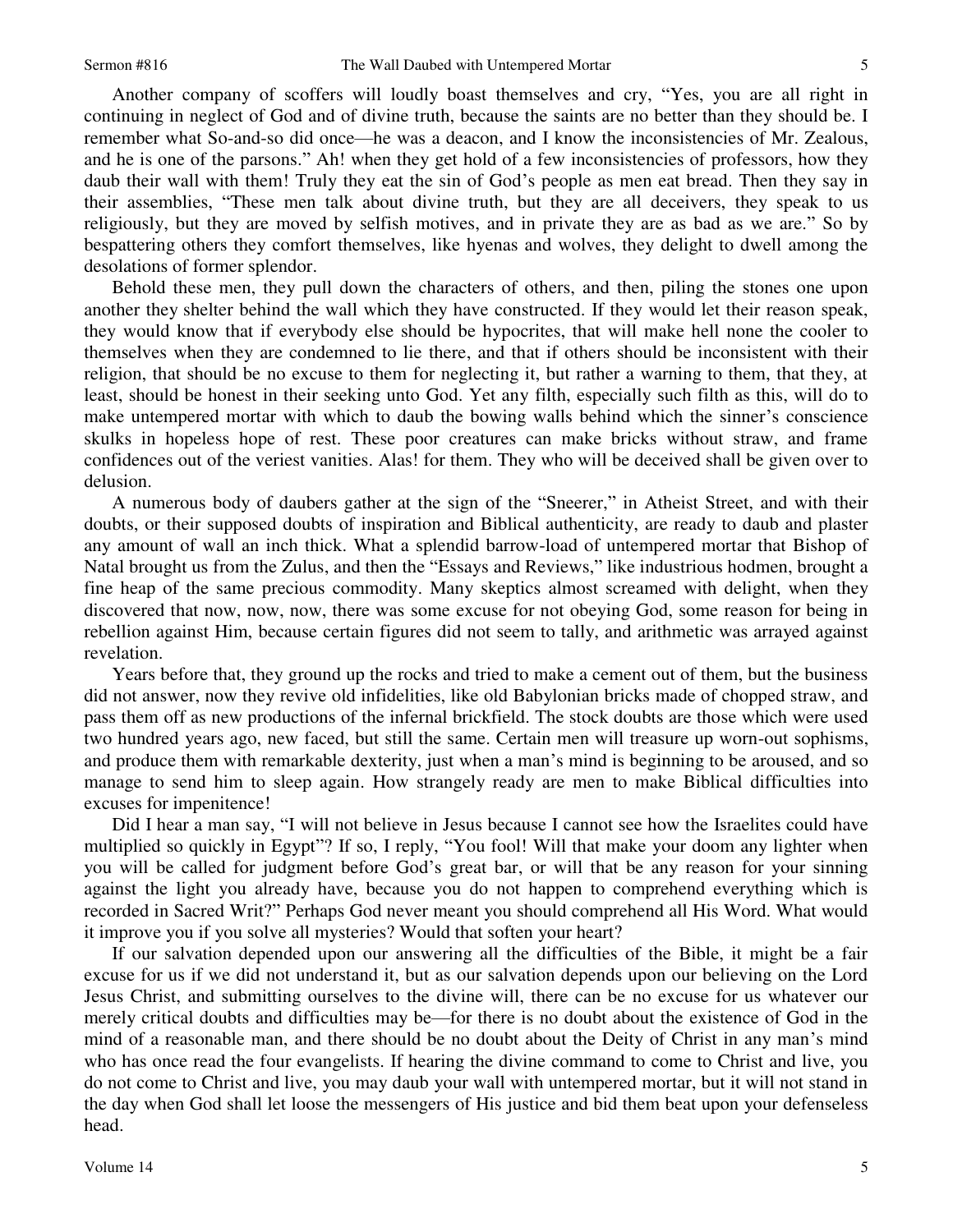If the wall is built of ceremonies, how many are busy daubing that! What multitudes of books are streaming from the press, books of ability too, all going to show that salvation is infallibly connected with a mechanical process, conducted by specified officials, and not a spiritual work independent of all outward performances! And if you choose to give yourselves up to the fiction that salvation is by forms and ceremonies, you have only to lay the foundation, and there will be many who will compliment and applaud you and take pleasure in daubing the wall with their little daub of untempered mortar. The priests will bespatter you with arguments from tradition and quotations from the fathers; and their votaries will daub you with soft speeches upon your zeal and discretion. The most impotent of all falsehoods is, by the deep cunning of its friends, made to go upon its belly like a serpent, and to deceive men and women as the old serpent deceived our mother Eve.

 I shall not, however, tarry upon this. It is sufficiently plain, that if you will but build a wall of that sort, there will be plenty who will help to daub it.

**III.** But now, in the next place, THE WORD OF GOD DECLARES THAT THIS WALL WILL NOT STAND.

"It shall fall; there shall be an overflowing shower, and you, O great hailstones, shall fall; and a stormy wind shall rend it."

 You had an illustration of this last Friday. First there came a heavy deluge of rain. Then huge hailstones descended with enormous force, and a terrific tempest swept over the face of the earth. The wall to which Ezekiel alludes, is one of the cob walls in the East, daubed with bad mortar, which had not been well tempered, that is to say, not well mixed with the straw which they use in place of the hair which we use in England, when the rain comes it softens the whole structure of such a wall, melts it, and washes it quite away.

 Such a deluge as that is coming ere long to try and test every human hope. It comes to some men when they enter upon times of spiritual trial. It is a blessed thing to have this test in this life, for although the trial be dreadfully severe, and although the true and the false seem to be in confusion, yet it may lead to a blessed result. I would not give a farthing for your religion if you have never doubted about it. If you have never had a shaking to and fro in your soul till it seemed that every bone and muscle in your mental anatomy was strained, you never will believe thoroughly well. When these times come, all the daubing with untempered mortar will be swept away by the overflowing shower, and the hailstones which come down upon it, but blessed shall he be whose work shall endure.

 But if the test come not thus, it will usually come at death. Oh how many when dying, have been alarmed with the things which cheered them most before! how have their joys changed to miseries, and their hopes that once were like angels, cast off their masks, and stood as devils before them beckoning them to destruction! Men have counted themselves rich, but as in the miser's dream, the gold he clutches dissolves into thin air, so has their spiritual wealth all passed away. They reckoned that they were saved and near to heaven, when lo! their vessel struck upon the awful rock, and was dashed to pieces, and they themselves were cast away even at the harbor's mouth.

O soul, if you do not believe in Jesus, if your heart has never repented of sin, if you have never clung to a bleeding Savior, I tell you death will go hard with you. Those foaming billows of the river Jordan will not deceive you. Death will play no merry tune in your ears and sing you no siren song. That skeleton will be honest with you, will pull off the visors, and take up the glass, and make you see yourself a rotten hypocrite. If you have been resting upon anything but Christ death will make you quiver.

 And if death does not do it—for some men die like lambs, and like sheep are they laid in the grave, but the worm shall still feed upon them—if death does not do it, the judgment shall. There is a judgment which comes to all men at the moment when the spirit leaves the body. Ah! you who despise God, you will think of divine truth in another way in that hour when your naked spirits shiver in the balances of justice, and God weighs you finally to decide your fate forever. Right or wrong, you will find it no child's play, then.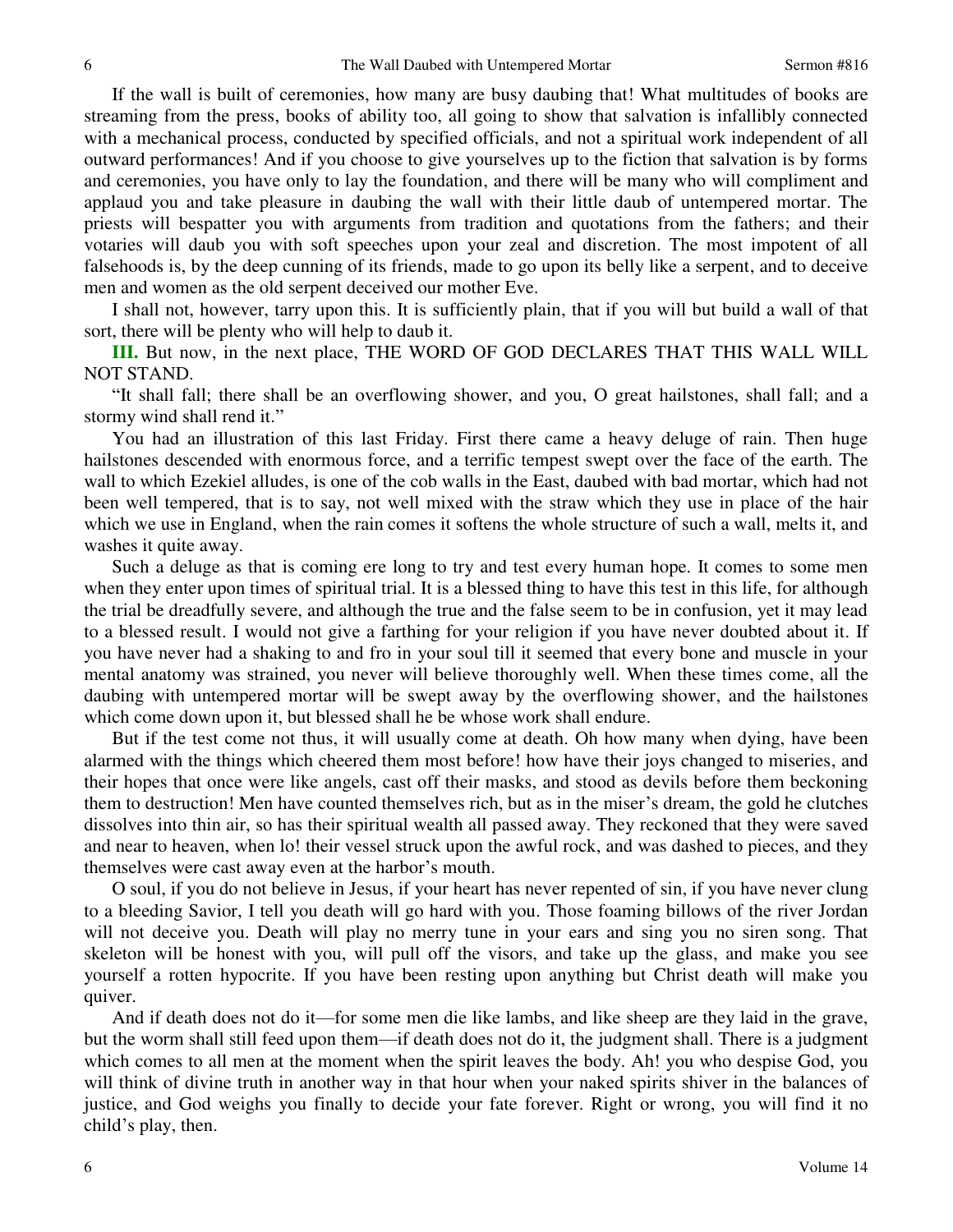And when after you have suffered for a while, the dreadful trumpet sounds, the trumpet which earth and heaven wait to hear, when the graves yield up their dead, and death and hell yield up the dead that are in them, when your spirit comes back to the body in which it once lived, and sinned, and died. Alas! for your vain confidence in that tremendous hour! O sirs, then the walls which are not based upon the Rock of Ages will stand you in but sorry stead. You will flee away from your good works then, and from your ceremonies, and from all those indulgences and unbelief in which you once found comfort. You may flee from them, but you shall not flee from Him who sits upon the throne. Forth from His hands shall flash the thunderbolts, from His heaven shall you fall, O you great hailstones, and down to the nethermost depths your condemned, despairing spirit, must descend.

 This is God's Word, this is God's truth. Reject it not. Accept it! Fly to the refuge which the Gospel provides, and may the Holy Spirit save you evermore.

**IV.** And now my last point—and I shall not keep you any longer—is this: ACCORDING TO THE TEXT, IF WE SHALL BE FOUND LOST AT THE LAST, IT WILL BE AN EVERLASTING REPROACH TO US, THAT WE ONCE ACCEPTED THE FALSE HELPS OF OUR FRIENDS.

"Lo, when the wall is fallen, shall it not be said unto you, Where is the daubing wherewith you have daubed it?"

 And who will say this? Imagine, but for a moment, a spirit cast away into the land of darkness and everlasting nightshade! There it dwells with kindred souls, and a voice is heard falling on its ear— "Where is the daubing wherewith you have daubed it?" That voice may proceed from many lips. It may come *from the lips of Jesus.* "I said to you, 'Come unto me and live,' but you would not come, you refused the refuge which I presented to you, and you chose your own works, and rested in ceremonies of your own devising, and now where is the daubing wherewith you have daubed it? Where are now your good works and your prayers? Lost soul, you would not have My blood, where are now your good works and your self-righteousness? You would not come and trust in Me alone, where are your christenings and your confirmings, and all your inventions? Now that you are cast away without hope, what do you think of them? Where is the daubing wherewith you have daubed it?"

 I could imagine such a voice as that coming *from a faithful minister,* or other Christian laborer, who may have honestly pointed out to you the one and only way of salvation. You shall hear ringing through those halls of woe the voice that addressed you tonight. If you perish, your memory shall make you recollect the very tones I use. I told you you would perish if you did not trust in Christ, but you would seek salvation somewhere else, and you shall hear me saying then to you, "Where is the daubing wherewith you have daubed it?"

 Some of you young women may hear the voice of that dear mother in Israel who has sought to bring you to Christ, whose loving tenderness you have made so light of. Some of you shall listen to a father's voice, whose earnest warnings you have despised. Each one educated within the Gospel's pale shall hear the voice ringing from the servants of God who sought your good—"Where, after all, are your hopes? Where are your delusions and your false trusts?" "Where is the daubing wherewith you have daubed it?"

 And there shall come another voice, with quite another tone—a hoarse and horrible voice—a voice full of malice and of grim laughter, which shall say, "Where is the daubing wherewith you have daubed it?" You shall understand it to be the voice of him who once deceived you—the fallen spirit, *the devil*. Ah! how he will rejoice, how he will make merry with you when he shall have led you away from the cross to the crucifix; when he shall have enticed you from Christ to the parish priest; when he shall have allured you from the Bible to the traditions of men; when he shall have charmed you away from the heavenly messenger, to defile yourself with the pleasures and frivolities of this world. He who was your deceiver here shall become your tormentor hereafter, and he will say, "Your church goings and your chapel goings, your baptism, your sacrament-taking, your readings of the Bible—where are these now? Your hearts were not right in the sight of God any more than mine, and you are damned as I am." Ah! I pray you escape for your lives, lest the arrows of Satanic malice pierce you through and through when the walls of your false hope are overthrown.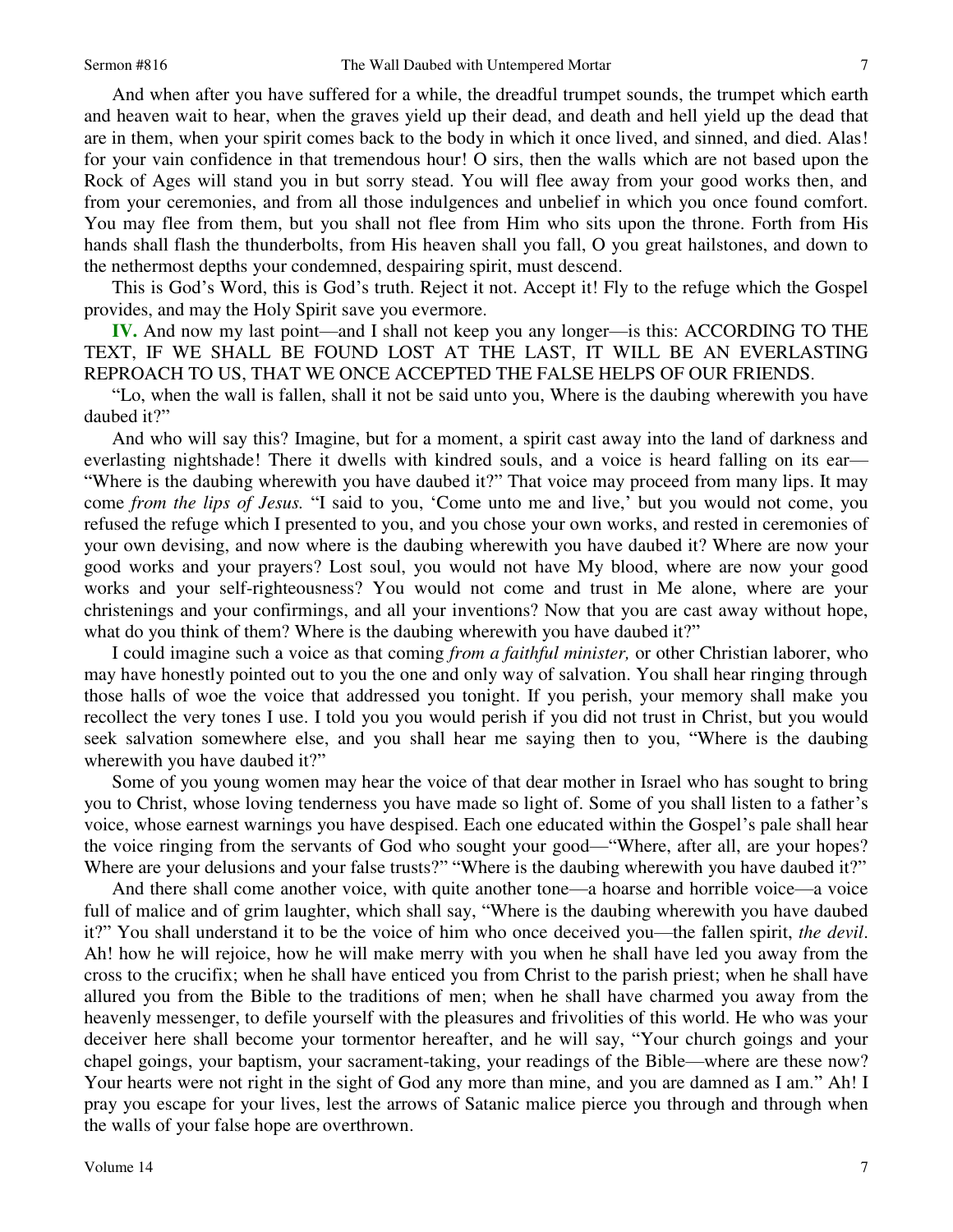There shall be heard amidst that thick darkness and horrid gloom, that never shall be broken by a ray of light, another voice which once you knew. Perhaps the husband shall hear the voice of the wife, who shall say, "Ah! where is the daubing wherewith you have daubed it? You would not let me go to the house of God, you laughed me out of my religion. I was once a young woman unmarried, who cared for the things of God in some respects, you courted me and enticed me away from my father's God, and then you laughed me out of my prayers and Sabbath worship, you have laughed me into hell, but you cannot laugh me out of it again." There will be one railing upon the other, the friend upon the friend, and those who have sinned together, grossly sinned, piercing each other through and through with bitter recollections, and taunting jeers.

"Ah!" says one, "you took me to the beer house. I came a young man fresh from the country to work in that carpenter's shop, and you were the man who introduced me to that ungodly club, and laughed the nonsense out of me, as you said, but now where is the daubing wherewith you have daubed it? You said Tom Paine understood the whole matter, and that you could prove as easily as that twice two make four, that there was no truth in the Bible, but where now is the daubing wherewith you have daubed it? Find me now but a drop of cold water to cool me upon this bed of flame! Come hither now, and stay this palpitating heart, you loud-voiced jester whose wit was accustomed to set the table on a roar! Where is the daubing wherewith which you have daubed it?"

 Recriminations will be exchanged among the lost and will occasion much of that weeping and gnashing of teeth which is their portion. This is probably the reason why the rich man would not have his brethren come into the place of torment. Ah, how terrible the meeting of the betrayer and the betrayed! the seducer and his victim! the priest and his dupes! the vicious and their pupils! unbelievers and their followers! As glowing ashes heaped together increase the heat, so will companies of sinners inflame each others' miseries. "Bind them up in bundles to burn them" is a sentence terrible indeed. O my hearers, tempt not your own destruction, be warned to escape before your false refuges shall be your shame and scorn eternally.

 And then, last of all, *your own conscience,* from which you can never escape, which is, perhaps, the worm that never dies, and the flame which kindles the fire of remorse that never shall be quenched, your conscience will say to you, "Where is the daubing wherewith you have daubed it?" A man cannot have a worse tormentor than a guilty conscience. This, like a bloodhound, follows at his heels remorselessly. Its deep baying is not to be silenced, and its ferocity cannot be appeased. To be sick at heart forever! Forever a disappointed man! Forever self-accused and self-condemned! O that men were wise enough to dread such a fate. I pray you, unconverted friends, do not commit spiritual suicide! Do not murder your own souls! Condemn not yourselves to despair and remorse, but by God's good grace turn unto Him and live.

 I am afraid of some of you good people who come here regularly and are not converted. Perhaps you think you are Christians, while you are not, or perhaps you even profess to be Christians, but the life of God is not in you. Be you not deceived. Members of this church, take heed that you be not deceived. Ay, I say to myself, be sure, preacher to others, that you take heed lest you yourself become a castaway! Brethren, we must be right here. We cannot bear to have any question here. We must, since this has to do with eternity, and with an immortal soul, make sure work here. Down with these rotten walls. With one mighty heave, let every man lend a shoulder and hurl them over. Down with every false confidence, and then come you to the foundation which Christ has laid, and build upon it, and say*—*

#### *"Thou, O Christ, art all I want, More than all in Thee I find."*

 If we build there we shall build well, but if we build elsewhere, the great hailstones, and the overflowing shower, and the total destruction, will overwhelm us. As you remember this, may God help you to escape from ruin, for Jesus' sake.